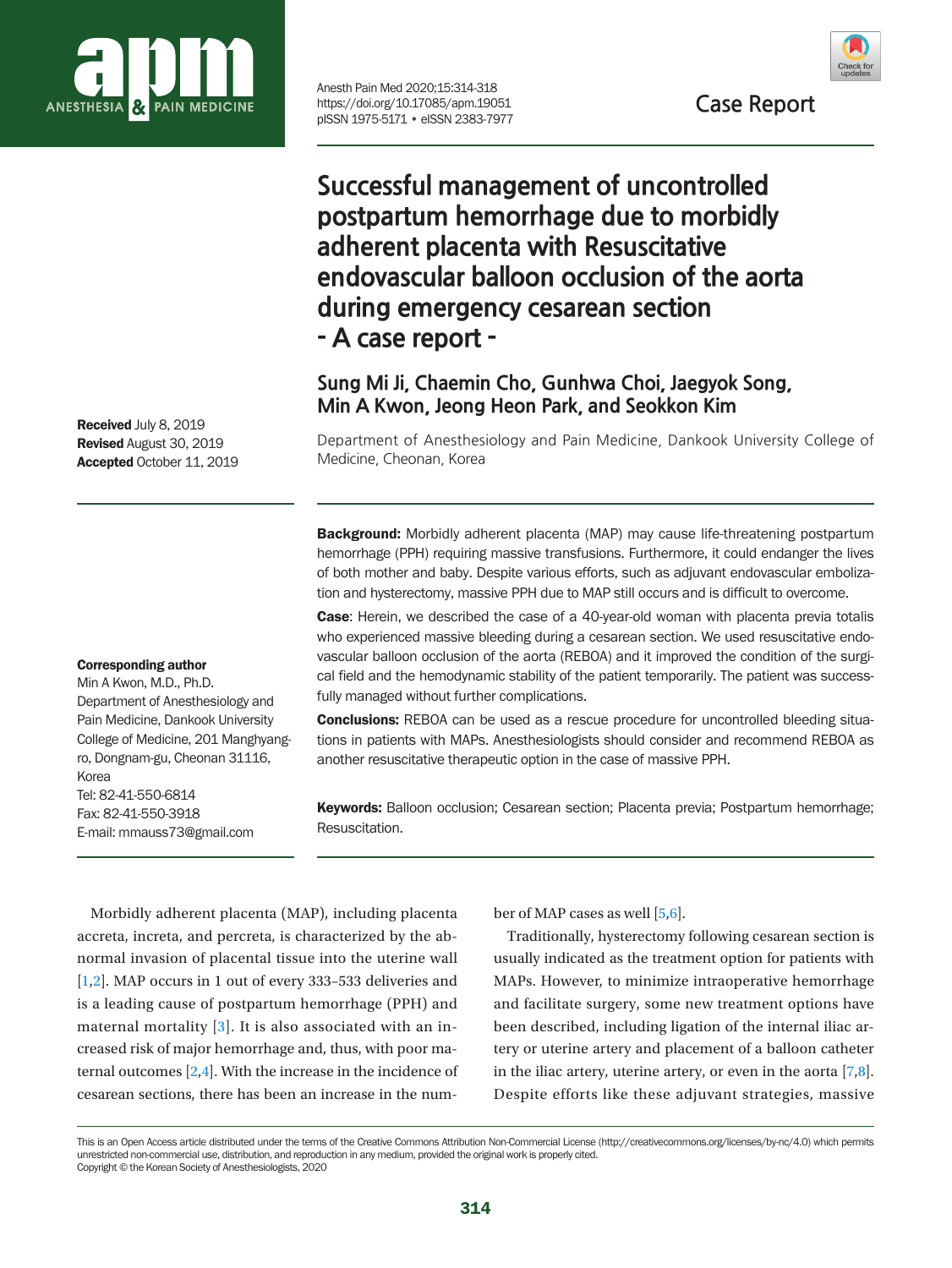bleeding due to MAPs still occurs and is difficult to overcome.

Resuscitative endovascular balloon occlusion of the aorta (REBOA) is a minimally invasive procedure that introduces a balloon occlusion catheter into the aorta to achieve endovascular aorta occlusion [\[9\]](#page-4-6). It is a life-saving procedure used to control bleeding and maintain blood pressure temporarily in traumatic hemorrhagic shock. Recently, RE-BOA has been used in postpartum hemorrhage caused by MAP and its efficacy has also been investigated [\[10\]](#page-4-7). However, no case of the use of REBOA to control bleeding in PPH has been reported yet in Korea.

Here, we described a case where REBOA was used to treat a life-threatening hemorrhage in a patient with MAP.

#### **CASE REPORT**

Written informed consent was obtained from the patient for the presentation and publication of this case report.

A 40-year-old, 56-kg Korean woman (gravida 4, para 2) was scheduled for an emergency cesarean section at 35 weeks and 3 days of gestation for preterm labor. Her medical history included one abortion and two prior cesarean sections for placenta previa.

In the preoperative laboratory tests, her hemoglobin (Hb) was 11.4 g/dl and platelet count was 247,000/μl. Other laboratory findings, including coagulation tests, were within the normal range. On her ultrasound examination, the placenta was suggestive of placenta previa totalis, with possible placenta accreta [\(Fig. 1](#page-1-0)).

In the operating room, spinal anesthesia was performed at the L3–4 intervertebral space of the patient. After con-

firming the spontaneous flow of cerebrospinal fluid, 10 mg of 0.5% heavy bupivacaine and 10 μg of fentanyl were intrathecally injected using a 27-gauge (G) needle. The maximum sensory blockade level of anesthesia was T4. To prepare for arterial blood pressure monitoring, a 22 G angiocatheter was inserted into the right radial artery. Two 18 G intravenous lines were secured in both arms.

Three minutes after starting the operation, a female baby (2,590 g) was delivered with Apgar scores of 7 and 8 at 1 and 5 min, respectively. After the baby was delivered, the patient's blood pressure suddenly decreased to about 60/40 mmHg and her heart rate was 70 beats/min. Massive bleeding was found in the surgical field. Her Hb level was 6.8 mg/dl at that time. The surgeon diagnosed the degree of placental adhesion as percreta, which had invaded the bladder and surrounding tissues. The bleeding was so extensive that the surgeon decided to perform a hysterectomy. Because of profound hypotension with a reduction in consciousness, the anesthetic method was changed to general anesthesia. Tracheal intubation was performed to secure the airway with rapid sequence intubation. An additional intravenous line was secured at the right external jugular vein, and rapid volume infusions and transfusions were performed using a rapid blood infuser (FMS 2000® fluid management system, Belmont Instrument Corp., USA). Despite attempts to ligate the uterine arteries, bleeding obscured the surgical field and resulted in further hemodynamic instability. The surgeon wished to perform a uterine artery embolization for bleeding control but it was difficult to maintain stability of the vital signs while transferring the patient to the intervention room. We, therefore, decided to implement a REBOA in the operation room to

<span id="page-1-0"></span>

Fig. 1. Preoperative ultrasonography findings of the patient's placenta indicating suspicious placenta previa with accreta.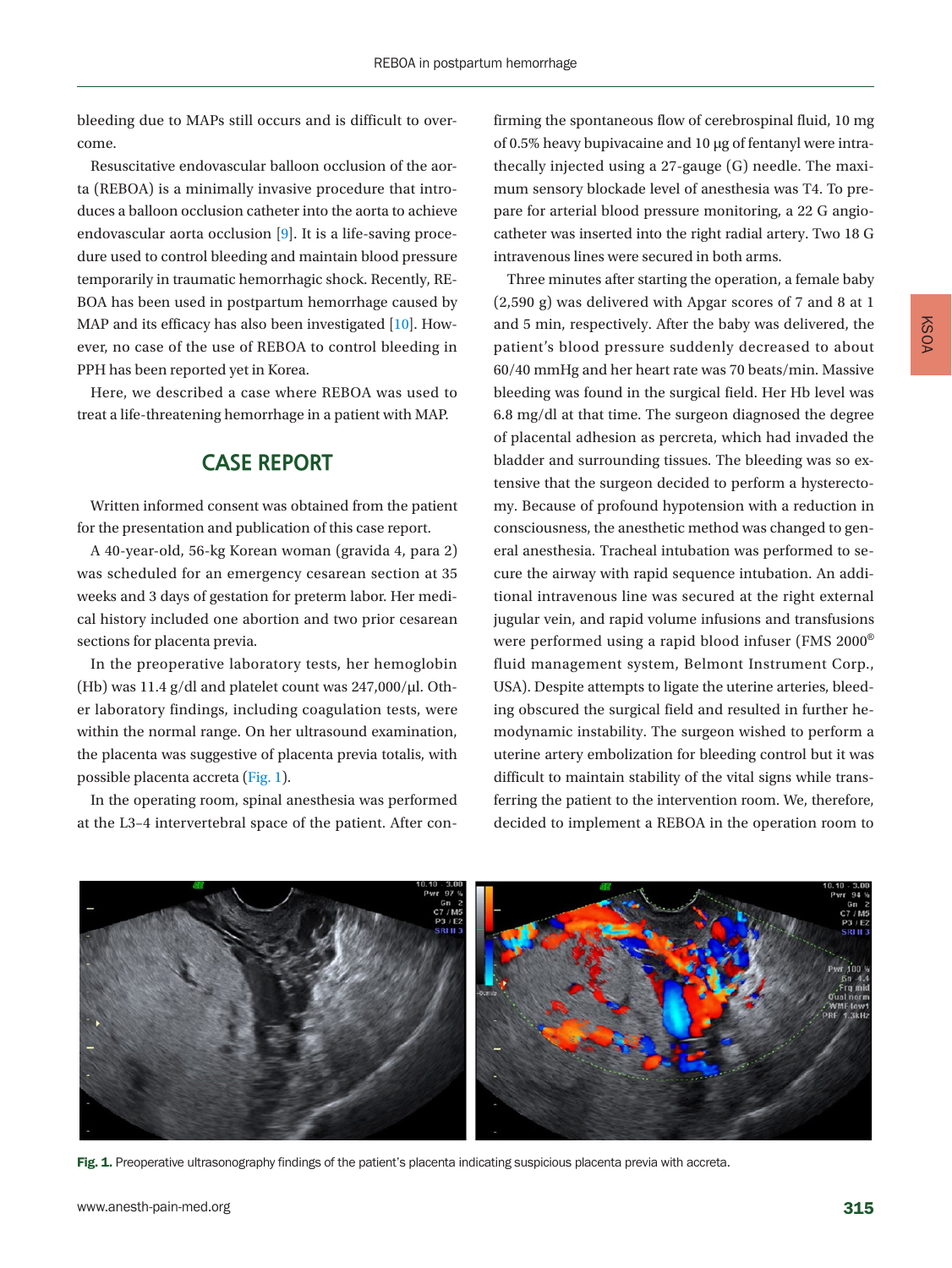prevent hypovolemic shock. The acute care surgeon accessed the left femoral artery for the REBOA using a 7-French sheath (standard kit, Terumo, Vietnam) and inserted a balloon catheter (occlusion balloon catheter, Tokai Medical Products, Inc., Japan). After measuring the distance to the navel, 25 cm in this patient, they slid the balloon tip up to 25 cm from the punctured site and placed the balloon approximately between the infrarenal aorta and the bifurcation of the aorta. It was difficult to obtain radiologic confirmation of the balloon position because of the patient's unstable vital signs. After balloon occlusion was accomplished, the systolic blood pressure immediately improved from 65 mmHg to 100 mmHg and the surgical field also improved (Fig. 2). REBOA was intermittently performed during the surgery and the balloon was sometimes partially deflated to identify the focus of the bleeding. During complete and partial inflation, ligation of both the uterine artery and internal iliac artery were performed. And the bleeding control was in progress by removing surrounding tissues where the placenta was invaded. The total duration of the occlusion was 75 min (divided over several occlusion times). The total operative time was 263 min and the total anesthesia time was 290 min. The estimated amount of blood volume lost was over 20,000 ml. Massive transfusions, including 36 units of packed red blood cells, 26 units of fresh-frozen plasma, and 10 units of platelets were administered.

Upon admission to the intensive care unit after embolization of the branch of the internal iliac artery, the patient was hemodynamically stable without any inotropes or vasopressors. No further transfusions were performed after surgery. The patient's Hb was 12.2 g/dl, platelets were 89,000/μl, and prothrombin time (PT, international normalized ratio) and activated partial thromboplastin time (aPTT) were 13.9 s (1.23) and 39.1 s, respectively. The patient was extubated the same day and the femoral artery sheath was removed the next day. At postoperative day two, she was transferred to the ward and subsequently discharged on day 15 without complications. Neither the mother nor the baby experienced any complications after discharge.

#### **DISCUSSION**

PPH remains a major cause of maternal mortality and morbidity, so immediate awareness and quick and active efforts are needed to reduce poor outcomes [\[11\]](#page-4-8). This case demonstrated the successful resuscitation of a patient with life-threatening massive hemorrhage due to a MAP using REBOA. In our case, bleeding control was difficult and uterine artery embolization could not be performed immediately in the operating theater, so the REBOA helped maintain the blood pressure and save time transferring to the intervention room for further treatment.

Massive bleeding is a challenge to all involved medical staff, especially to the anesthesiologist who is monitoring the patient's vital signs. Sometimes we anesthesiologists are faced with more bleeding than expected. Our patient had some risk factors associated with massive bleeding, including older age, a history of previous cesarean sections, and multiple parities. Therefore, we conducted arterial



Fig. 2. Flow chart of the patient's blood pressure and heart rate during surgery.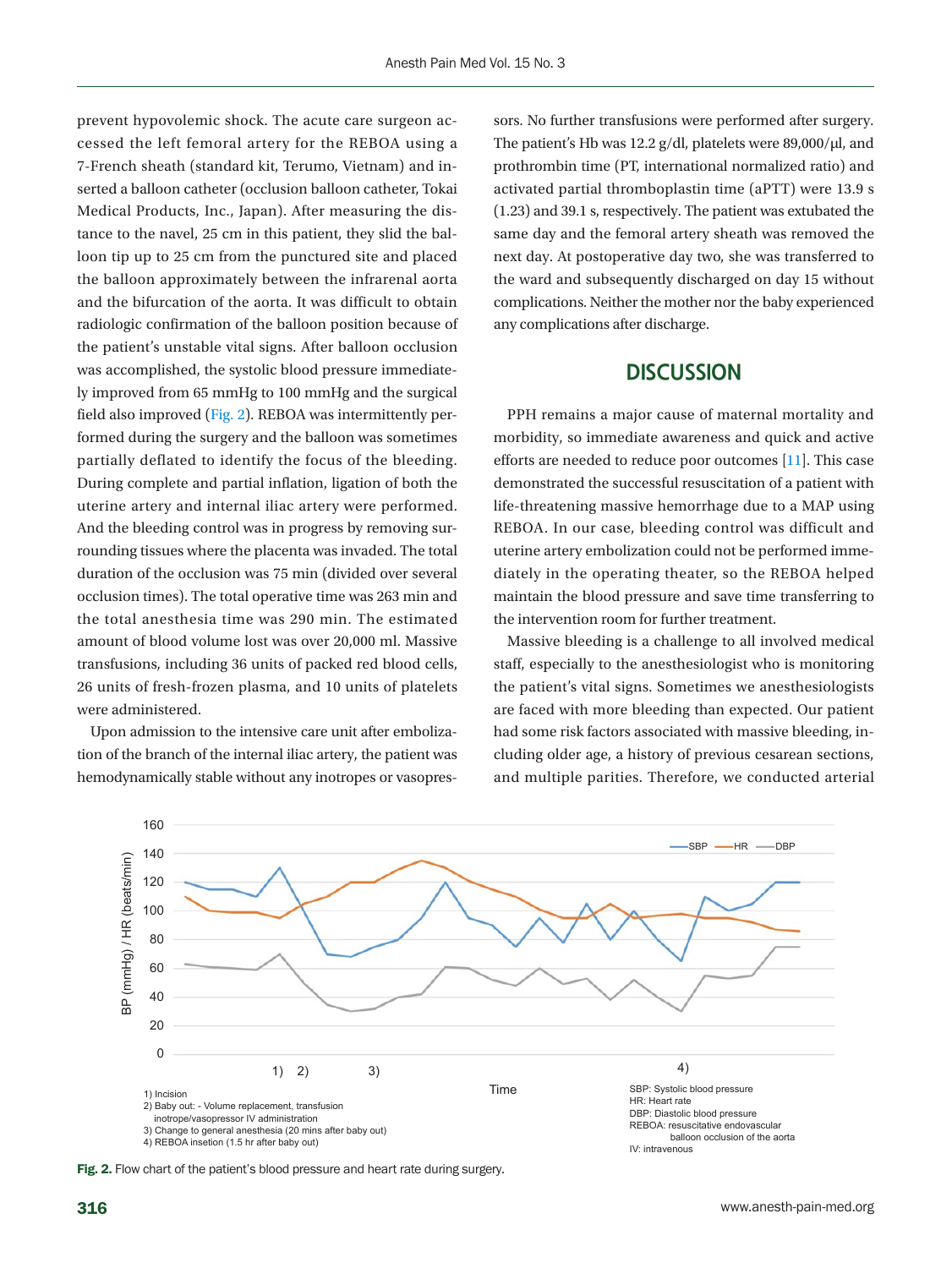blood pressure monitoring and secured an additional intravenous line for volume administration. Two units of packed red blood cells were prepared for immediate use for bleeding. In our case, the initial diagnosis of the patient's placenta was placenta previa with possible accreta but percreta was confirmed visually in the operating field. Because the sensitivity of ultrasound to diagnose MAP ranges from 33% to 93% [5], it may, unfortunately, provide a false-negative result. That means more severe adhesive placenta types can be found during surgery and more severe bleeding can be encountered unexpectedly.

Anesthesia for cesarean sections in MAP patients remains controversial but there are no differences in neonatal outcomes between regional and general anesthesia. While many anesthesiologists believe that general anesthesia is mandatory for cesarean sections for MAPs, such views are changing and many cesarean sections are successfully performed under regional anesthesia. Surgeon and the patient in our case also preferred regional anesthesia. Considering the risk factors of the patient previously described, a past medical history of multiple previous cesarean sections may lead to adhesions, which can prolong the delivery times and result in poor neonatal outcomes. These factors influenced the choice of anesthesia.

The prophylactic placement of REBOA can be considered for patients with abnormal placentation before surgery. According to several studies and reports, planned cesarean sections with the prophylactic use of a REBOA resulted in lower overall blood loss, fewer transfusions [\[12\]](#page-4-8), and better maternal hemorrhage-related outcomes [\[13](#page-4-9)–[15\]](#page-4-10). Thus, it seems reasonable to apply a REBOA in advance to patients who may have a risk of massive bleeding.

In spite of the potential effectiveness of REBOA in MAP patients [\[12,](#page-4-8)[13\]](#page-4-9), this approach has not been routinely adopted. To establish a system for facilitating the use of RE-BOA, involvement, time, and effort are required from the multidisciplinary team, including trained acute care surgeons and expert obstetrical surgeons, as well as trained anesthesiologists, because of the technical skills required. Furthermore, complications due to the procedure itself, including direct trauma to the aorta, hypoperfusion of vital organs, ischemia-reperfusion injury, thromboembolism, and hemorrhage can also occur, so these potential risks should be considered. In addition, the expense of medical care can be a burden. Considering the cost-effectiveness and complications of the technique itself, applying it prophylactically as a routine procedure may be a difficult

As a principal medical staff member responsible for monitoring the patient's vital signs during surgery, anesthesiologists should be actively involved in decision-making and the operative plan. When we are faced with the unexpected situation of uncontrolled bleeding with a MAP, we should be able to consider and propose REBOA.

In conclusion, REBOA can be used as a rescue maneuver to decrease bleeding and improve the condition of the surgical field during an emergency PPH. We used REBOA in a patient with life-threatening PPH and it improved the patient's vital signs and the condition of the surgical field temporarily. The patient was then managed successfully without further complications. Therefore, even though there are several limitations to the procedure, we recommend considering REBOA when faced with uncontrolled bleeding due to severe MAP.

### **CONFLICTS OF INTEREST**

No potential conflict of interest relevant to this article was reported.

## **AUTHOR CONTRIBUTIONS**

Conceptualization: Sung Mi Ji, Min A Kwon. Data acquisition: Chaemin Cho, Gunhwa Choi. Supervision: Min A Kwon. Writing-original draft: Sung Mi Ji, Chaemin Cho. Writing-review & editing: Jaegyok Song, Jeong Heon Park, Seokkon Kim.

#### **ORCID**

Sung Mi Ji, https://orcid.org/0000-0002-9633-8086 Chaemin Cho, https://orcid.org/0000-0003-4723-9353 Gunhwa Choi, https://orcid.org/0000-0003-1554-1355 Jaegyok Song, https://orcid.org/0000-0002-4727-6296 Min A Kwon, https://orcid.org/0000-0002-7253-3768 Jeong Heon Park, https://orcid.org/0000-0003-3852-5390 Seokkon Kim, https://orcid.org/0000-0003-1762-2052

#### **REFERENCES**

<span id="page-3-0"></span>1. Bauer S[T, Bonanno C. Abnormal placentation. Semin Perinatol](https://doi.org/10.1053/j.semperi.2008.12.003)